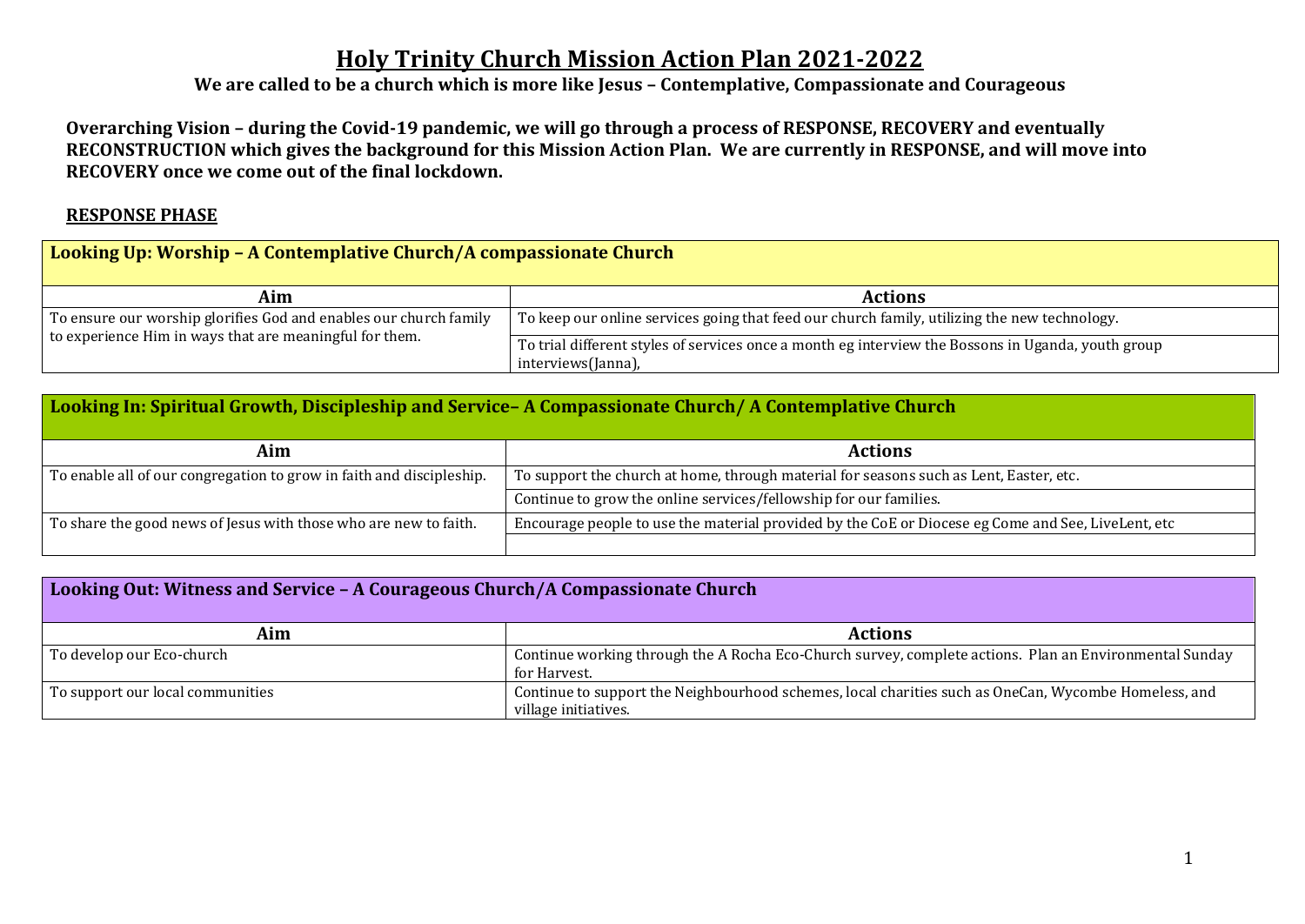### **RECOVERY PHASE**

## **Looking Up: Worship – A Contemplative Church/A compassionate Church**

| Aim                                                                   | <b>Actions</b>                                                                                              |
|-----------------------------------------------------------------------|-------------------------------------------------------------------------------------------------------------|
| To ensure our worship glorifies God and enables our church family     | To develop blended services, utilizing the new technology, to accommodate those who will come back into the |
| to experience Him in ways that are meaningful for them.               | building and those who will remain online.                                                                  |
| That our offering of time and financial gifts supports the mission of | To review parish giving to support the position of vicar we want.                                           |
| God through our church                                                |                                                                                                             |

## **Looking In: Spiritual Growth, Discipleship and Service– A Compassionate Church/ A Contemplative Church**

| Aim                                                                  | <b>Actions</b>                                                                                                  |
|----------------------------------------------------------------------|-----------------------------------------------------------------------------------------------------------------|
| To draw together the scattered church                                | Establish social opportunities for the church family to gather together eg coffee and tea events, pastoral care |
|                                                                      | visits, in-church services.                                                                                     |
|                                                                      | Provide opportunities for memorials and grieving, including All Souls                                           |
|                                                                      | Plan baptisms and special services to invite families to, eg Celebration of Baptism, Harvest                    |
|                                                                      | Continue to support the services/fellowship for our families, including social and in-person events.            |
| To enable all of our congregation to grow in faith and discipleship. | Continue to support the church at home, through material for seasons such as Lent, Easter, etc.                 |
|                                                                      | Work with our friends at CSG on sermon series and discipleship courses                                          |
| To share the good news of Jesus with those who are new to faith.     | Encourage people to use the material provided by the CoE or Diocese eg Come and See, LiveLent, etc              |
|                                                                      | Provide opportunities to welcome new members into the church family, and into Bible study groups                |

# **Looking Out: Witness and Service – A Courageous Church/A Compassionate Church**

| Aim                              | <b>Actions</b>                                                                                         |
|----------------------------------|--------------------------------------------------------------------------------------------------------|
| To develop our Eco-church        | Continue working through the A Rocha Eco-Church survey, complete actions. Plan an Environmental Sunday |
|                                  | for Harvest.                                                                                           |
| To support our local communities | Continue to support the Neighbourhood scheme, local charities such as OneCan, Wycombe Homeless, and    |
|                                  | village initiatives.                                                                                   |
|                                  | Work with SGBC for summer holiday activities for the families, Remembrance Day service, Fun, Food and  |
|                                  | Fireworks.                                                                                             |
|                                  |                                                                                                        |
| To support the school's ministry | Provide monthly school services in the church, RE curriculum support, and continue to support OTB      |